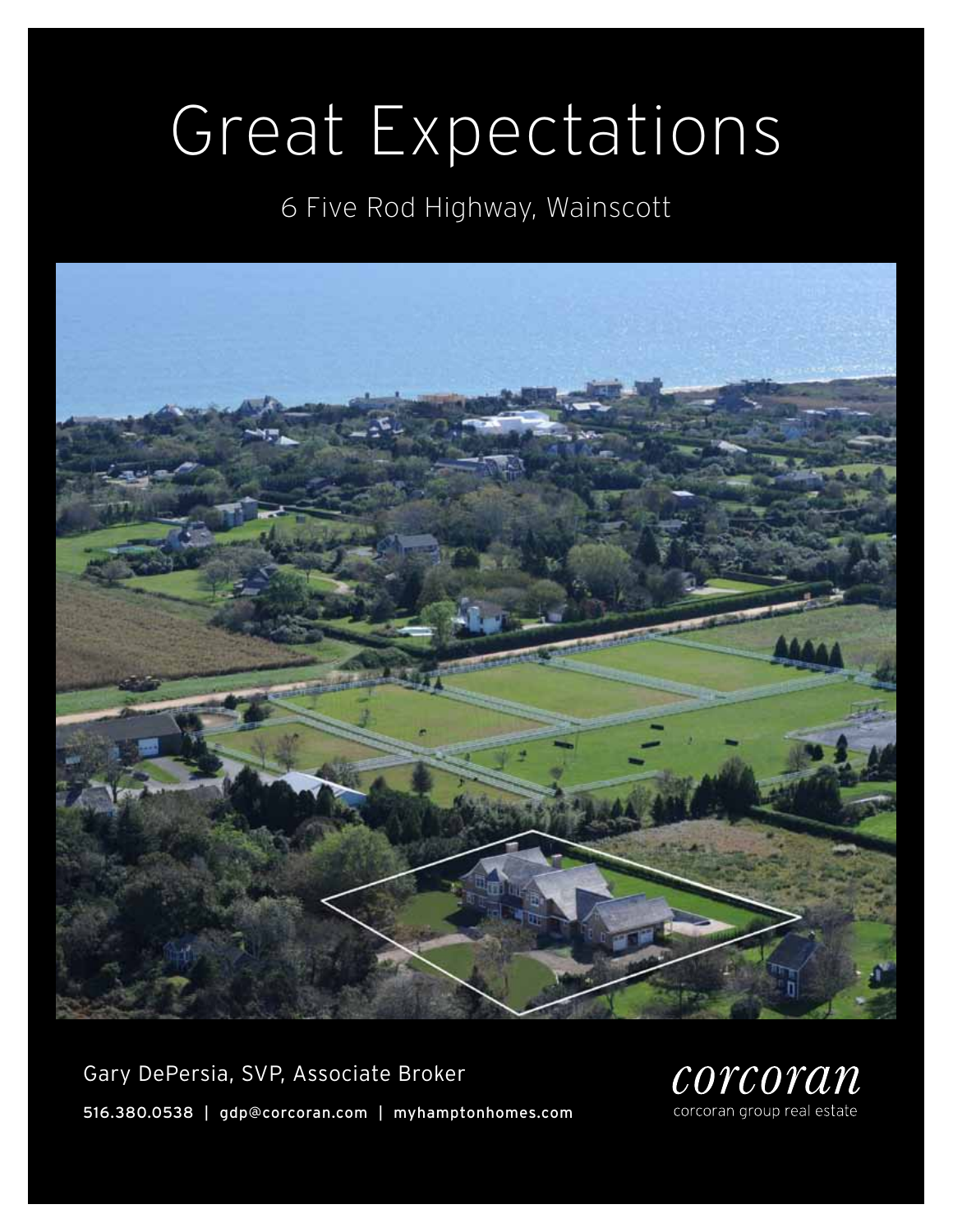### Great expectations

Wainscott. Did you know that Wainscott was named after a little town in Kent, England made famous in Dickens Great Expectations? With a one room school house, a population under 1,000 and an area of only 7 square miles, this seaside hamlet might get overlooked. But then one might also miss out on the new construction well under way south of Main Street and surrounded by iconic Beach Lane, Town Line and Wainscott Pond. And if you missed out on the last stunning house built by the Lifton-Green team on nearby Gibson Lane, then this is your opportunity to own a larger, improved version on an idyllic acre, designed by noted local architect Val Florio. One enters the 6,300 SF+/- 6 bedroom shingled traditional through a double-height paneled entry foyer over richly stained 6-inch wide rift and quarter sawn white oak floors which fan out to include a great room, den and covered porch, all warmed by fireplaces. The superbly outfitted kitchen with gathering room has its own fireplace, as well as a butler's pantry which leads to the formal dining room. A guest suite, staff quarters and a pair of powder rooms on opposite sides of the residence, a laundry facility and a 3-car garage complete the first floor. Upstairs, the master bedroom, stretching from the front to the rear of the house, offers expansive bath, his/her closets and secluded terrace, and is joined by 3 additional bedrooms, with baths all ensuite. An additional 3,000 SF+/- of living space is found in the lower level, which offers a luxurious spa experience including gym and sauna, as well as wine cellar, recreational areas, full bath, staff lounge and an optional movie theater with concession area. Outside, the 20' x 50' heated Gunite pool with 8' x 8' spa is serviced by a pool house which includes bathroom and kitchen. Great expectations, indeed! Co-Exclusive. \$8.495M WEB# 13296





- Bonus Room

- Sauna

| Property Details / Amenities / Features                                                                                                                          |                                                                                                                                                                                       |                                                                                                                                                                                             |
|------------------------------------------------------------------------------------------------------------------------------------------------------------------|---------------------------------------------------------------------------------------------------------------------------------------------------------------------------------------|---------------------------------------------------------------------------------------------------------------------------------------------------------------------------------------------|
| - Built in 2011<br>- Traditional<br>$-6,300$ SF+/-<br>$-1.00$ Acre<br>- 2 Stories<br>- 4 Fireplaces                                                              | - 6 Bedrooms<br>- 7 Full Baths / 1 Half-Bath<br>- Cedar Shingle Exterior<br>- 6" White Oak Flooring<br>- Oil Hot Air Heating (8+ Zones)<br>- Central Air Conditioning<br>- Town Water | - Pre-Wired for CAT5/Audio/Video<br>- Alarm System (Peconic Security)<br>- 20'x50' Infinity Edge Gunite Pool<br>- 8'x8' Spa<br>- Finished Basement<br>- 3-Car Heated Garage<br>- Pool House |
|                                                                                                                                                                  | First Floor                                                                                                                                                                           |                                                                                                                                                                                             |
| - Double-Height Entry Foyer<br>- Powder Room<br>- Formal Living Room w/ Fireplace<br>- Formal Dining Room<br>- Guest Suite with Full Bathroom<br>- Staff Bedroom | - Eat-In Kitchen with:<br>- Sub-Zero Refrigerator<br>- Miele Dishwashers<br>- Wolf Oven / Range<br>- Walk-In Pantry                                                                   | - Gathering Room off Kitchen<br>- Library with Fireplace<br>- Covered Porch with Fireplace<br>- Mudroom<br>- Laundry Room                                                                   |
|                                                                                                                                                                  | <b>Second Floor</b>                                                                                                                                                                   |                                                                                                                                                                                             |
| - Master Bedroom with:<br>- Private Deck / Balcony<br>- Dressing Room<br>- Walk-In Closets                                                                       | - Master Bathroom with:<br>- Oversized Shower<br>- Air Bathtub<br>- Steam Shower<br>- Radiant Heat                                                                                    | - (3) Guest Suites each with:<br>- Full Bath                                                                                                                                                |
| Lower Level                                                                                                                                                      |                                                                                                                                                                                       | Pool House                                                                                                                                                                                  |
| - Play Room<br>- Cedar Storage Closet<br>- Full Bathroom                                                                                                         | - Wine Cellar<br>- Media Room / Theater<br>- Gym                                                                                                                                      | - Kitchenette<br>- Half Bathroom                                                                                                                                                            |

# Aerial View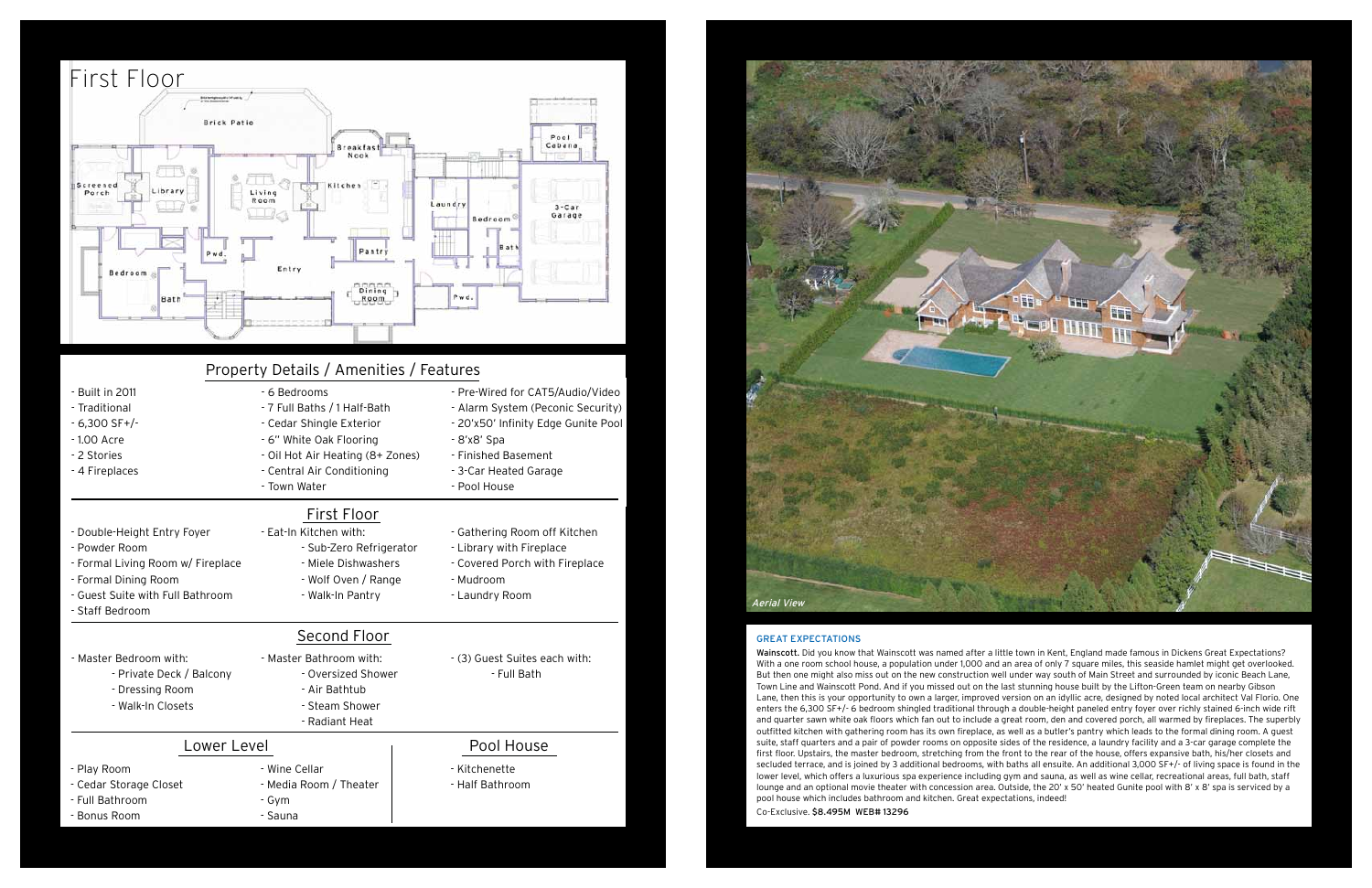

### Second Floor Bath, -2.1 Bath Deck  $\bigotimes$ .<br>Bedroom Bedroom Bedroom Room Attic  $\pi$ Hatt 切. Bedroom Master<br>Bath<br>P  $Bath$

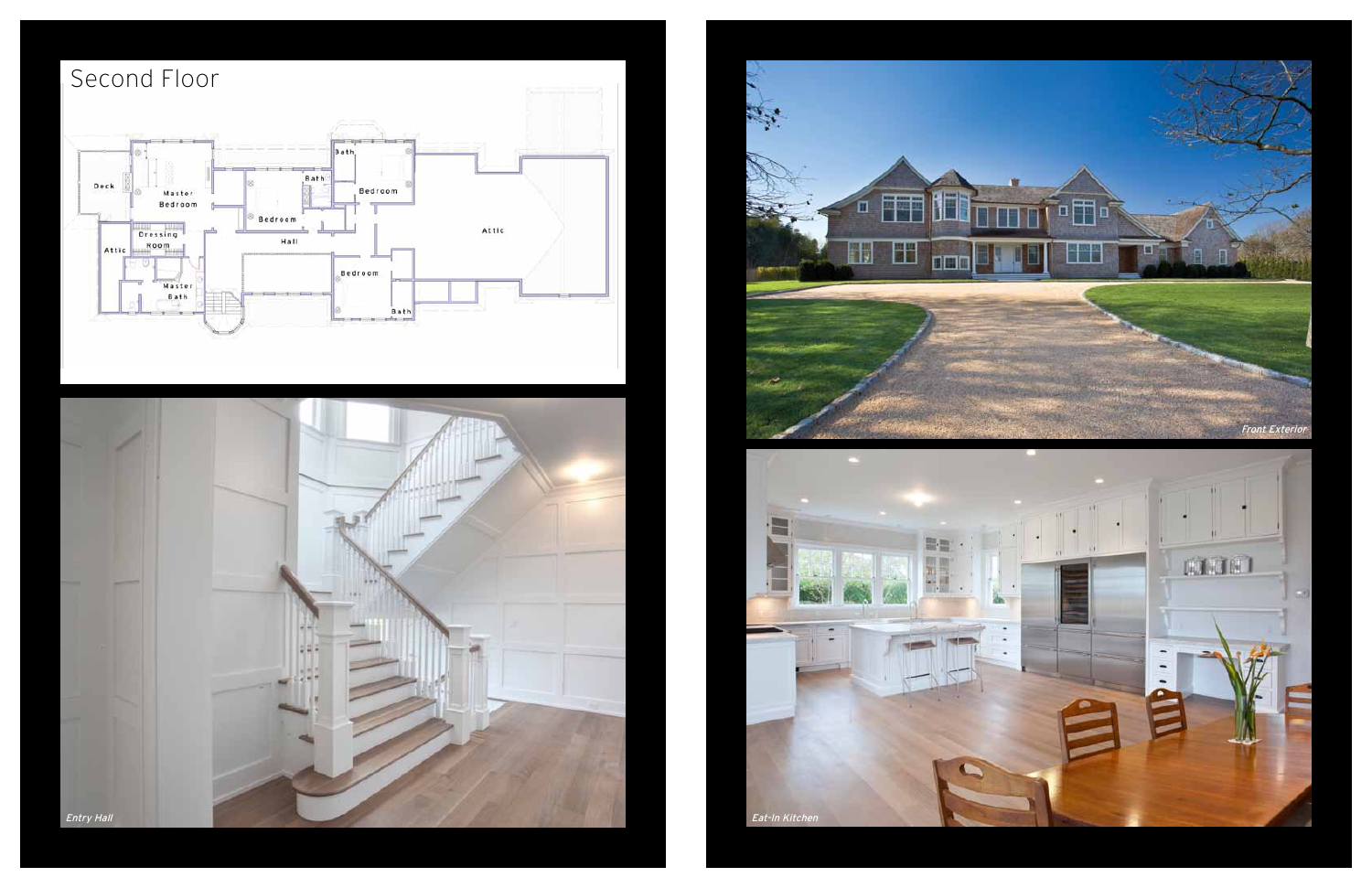# Lower Level